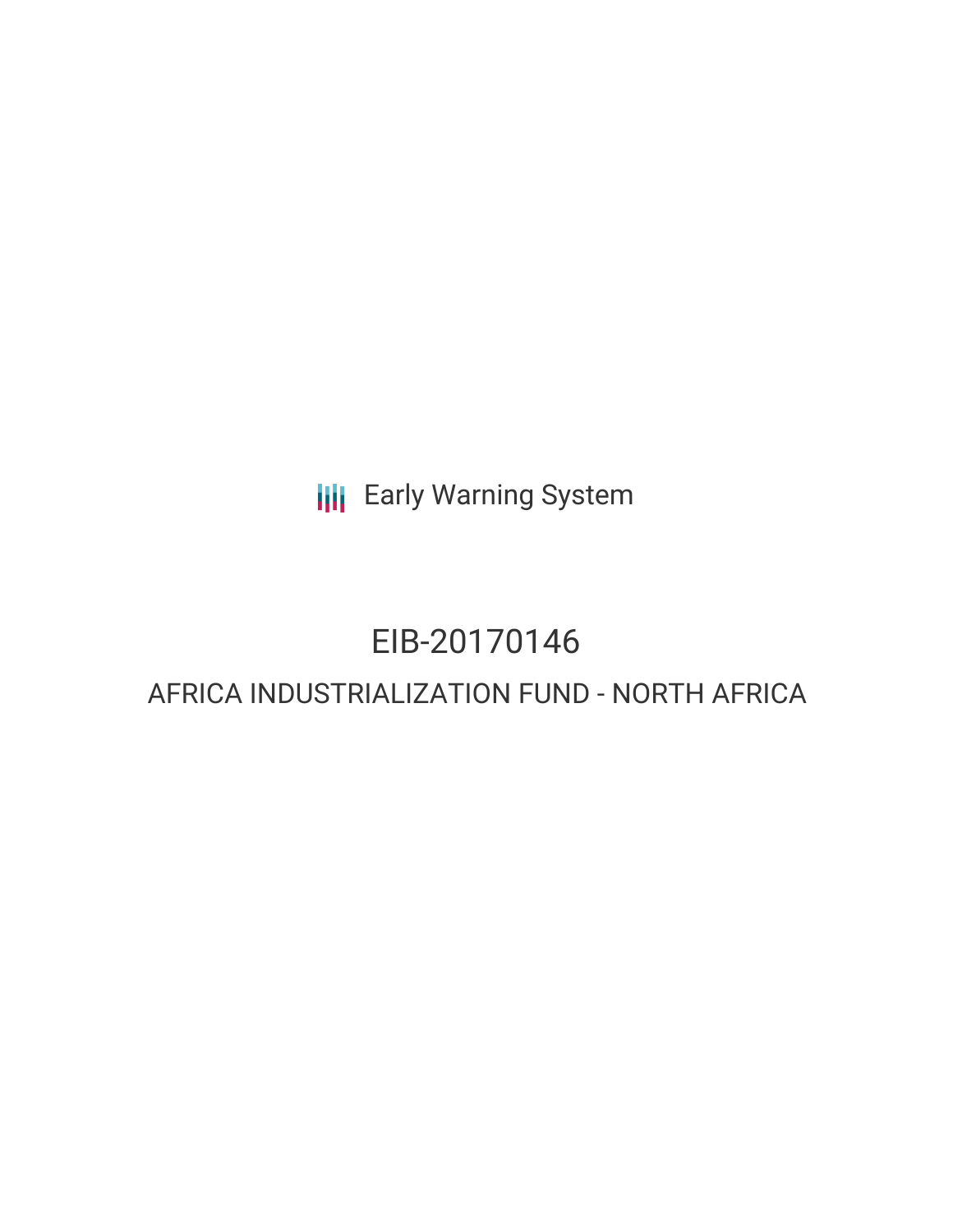

#### **Quick Facts**

朋

| <b>Financial Institutions</b>  | European Investment Bank (EIB) |
|--------------------------------|--------------------------------|
| <b>Status</b>                  | Proposed                       |
| <b>Bank Risk Rating</b>        | U                              |
| <b>Borrower</b>                | SPE CAPITAL PARTNERS LTD       |
| <b>Sectors</b>                 | Finance                        |
| <b>Investment Amount (USD)</b> | $$16.77$ million               |
| <b>Project Cost (USD)</b>      | \$158,73 million               |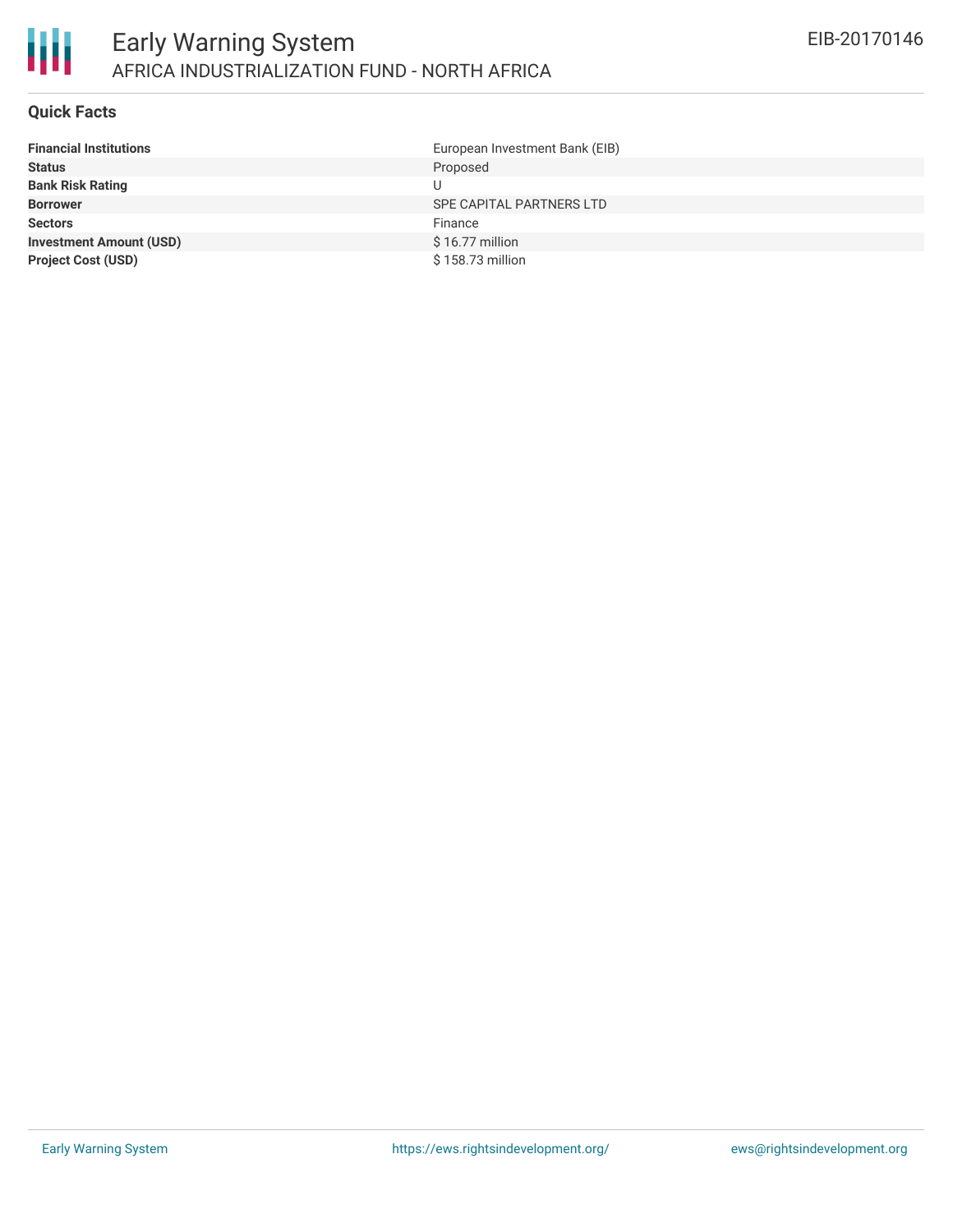

## **Project Description**

The proposed operation consists of an equity participation in Africa Industrialization Fund (AIF) - North Africa, a generalist private equity fund targeting growth capital investments in small and medium-sized private companies located in Southern Neighborhood countries. The fund will target growth capital investments in Southern Neighborhood small and medium-sized companies (SMEs) that are seeking to grow their business at above average growth rates. The EIB would support the regionalisation strategy of an experienced private equity team. The fund has a target size of USD 150m.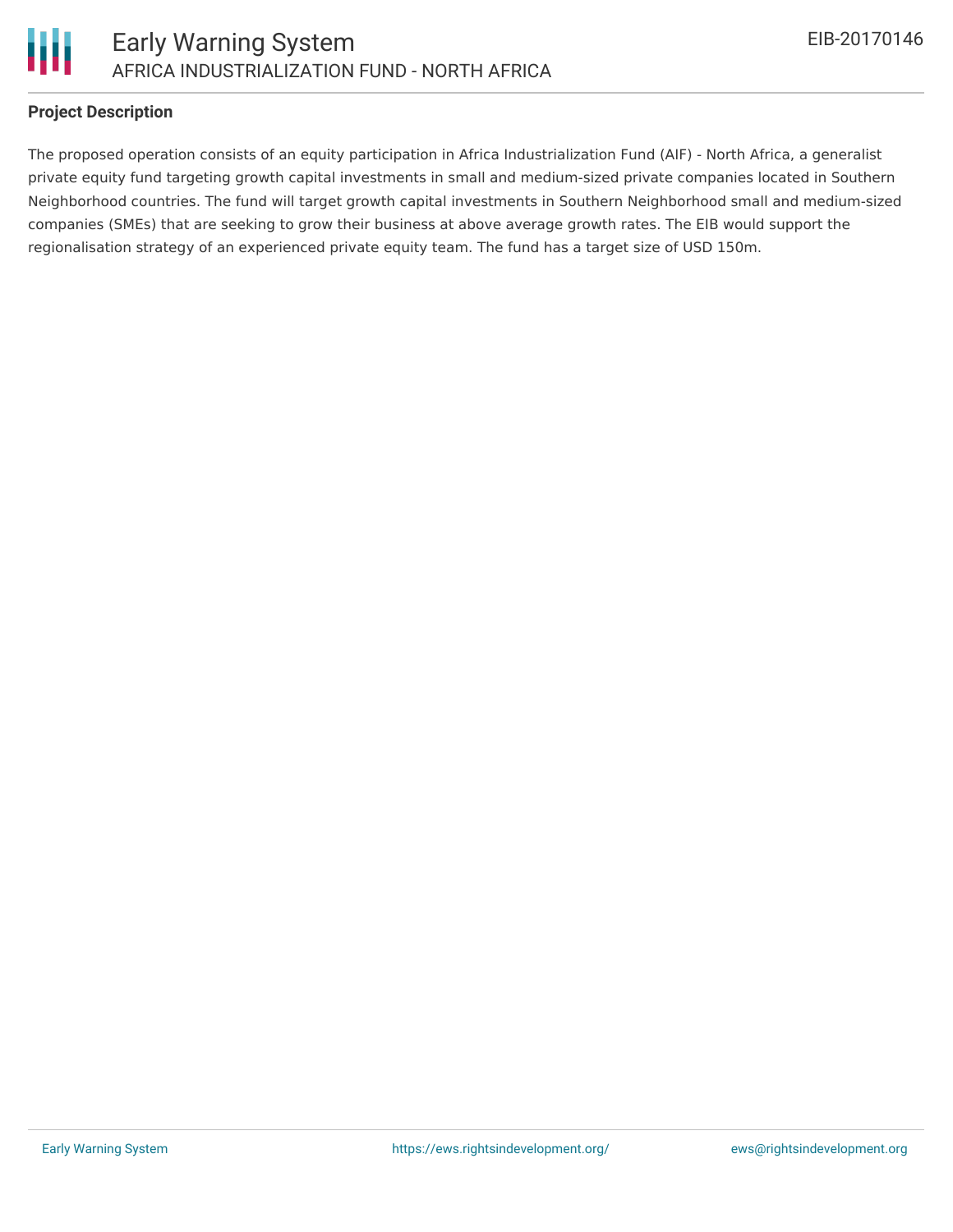

## **Investment Description**

European Investment Bank (EIB)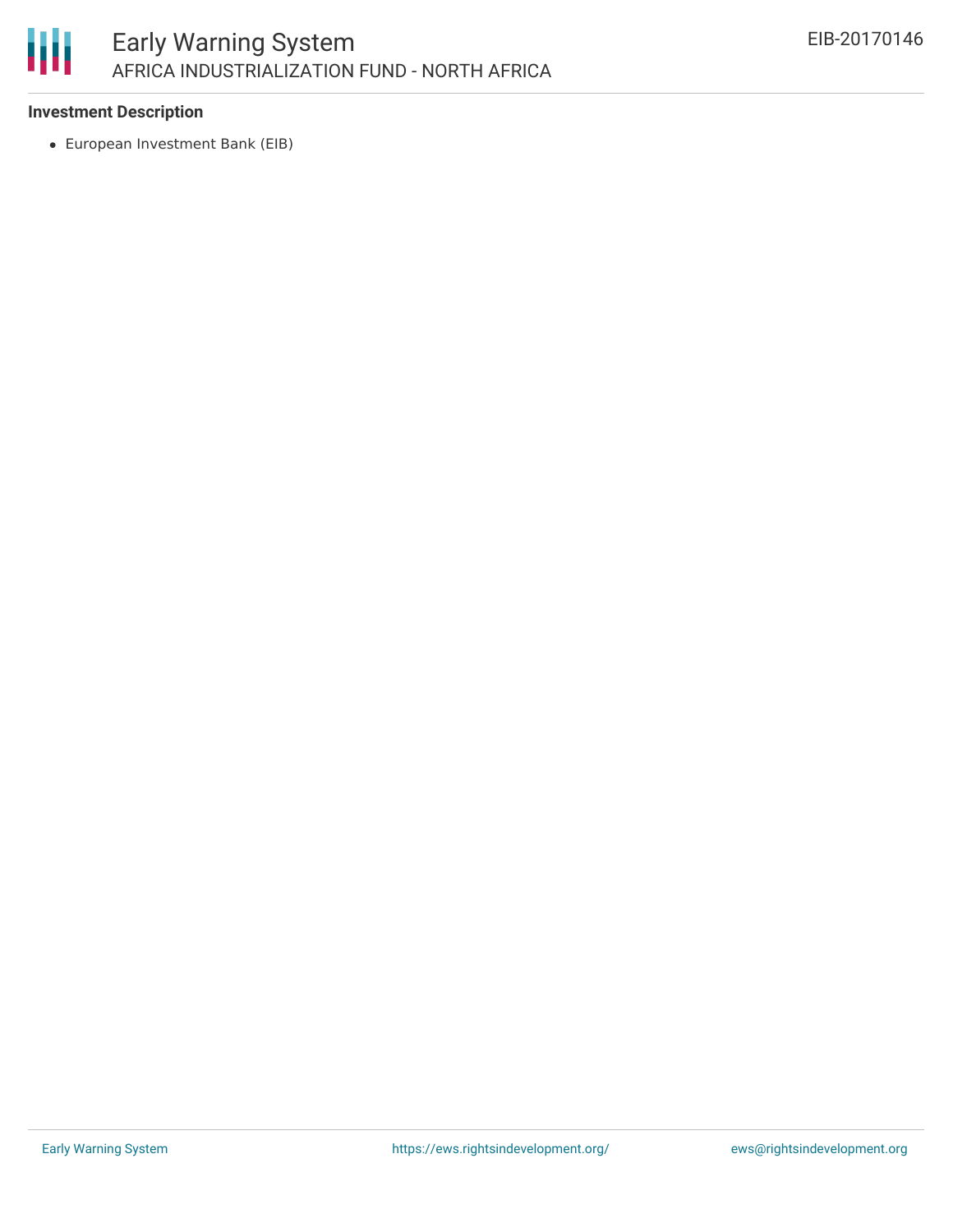#### **Contact Information**

#### ACCOUNTABILITY MECHANISM OF EIB

The EIB Complaints Mechanism is designed to facilitate and handle complaints against the EIB by individuals, organizations or corporations affected by EIB activities. When exercising the right to lodge a complaint against the EIB, any member of the public has access to a two-tier procedure, one internal - the Complaints Mechanism Office - and one external - the European Ombudsman. A complaint can be lodged via a written communication addressed to the Secretary General of the EIB, via email to the dedicated email address complaints@eib.org, by completing the online complaint form available at the following address: http://www.eib.org/complaints/form, via fax or delivered directly to the EIB Complaints Mechanism Division, any EIB local representation office or any EIB staff. For further details, check: http://www.eib.org/attachments/strategies/complaints\_mechanism\_policy\_en.pdf

When dissatisfied with a complaint to the EIB Complaints Mechanism, citizens can then turn towards the European Ombudsman. A memorandum of Understanding has been signed between the EIB and the European Ombudsman establishes that citizens (even outside of the EU if the Ombudsman finds their complaint justified) can turn towards the Ombudsman on issues related to 'maladministration' by the EIB. Note that before going to the Ombudsman, an attempt must be made to resolve the case by contacting the EIB. In addition, the complaint must be made within two years of the date when the facts on which your complaint is based became known to you. You can write to the Ombudsman in any of the languages of the European Union. Additional details, including filing requirements and complaint forms, are available at: http://www.ombudsman.europa.eu/atyourservice/interactiveguide.faces